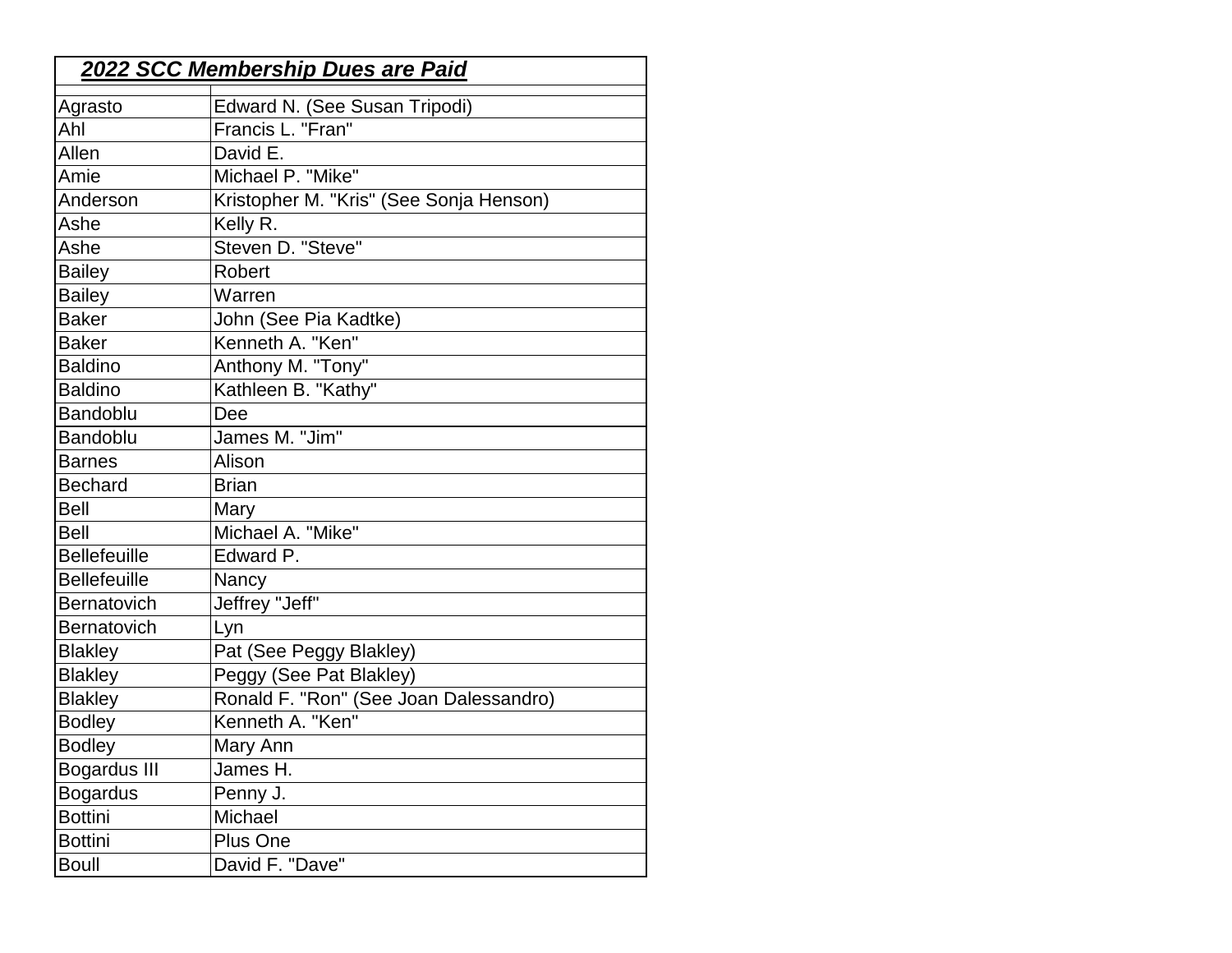| <b>Boull</b>     | Elaine M.                            |
|------------------|--------------------------------------|
| <b>Breazzano</b> | John                                 |
| <b>Brodsky</b>   | Jon D. (See Don Gerry)               |
| <b>Bronson</b>   | JoAnne (See Howard B. LaFever)       |
| <b>Brooks</b>    | <b>Brandon (See Michael Casler)</b>  |
| <b>Brooks</b>    | James "Jim"                          |
| <b>Brooks</b>    | Phyllis                              |
| <b>Brust</b>     | Linda (See Richard C. "Dick" Tilton) |
| <b>Buccina</b>   | Vito                                 |
| <b>Burch</b>     | Gay Anne                             |
| <b>Burch</b>     | R. Donald "Don"                      |
| <b>Busco</b>     | John V.                              |
| <b>Busco</b>     | Rosemary E.                          |
| <b>Bush III</b>  | Stanley A. "Stan"                    |
| <b>Bush</b>      | Tracy R.                             |
| Cambareri, M.D.  | Joseph "Joe"                         |
| Cambareri        | Patricia M. "Patsy"                  |
| Carducci         | Robert J. "Bob"                      |
| Carpenter        | <b>Brenda</b>                        |
| Carpenter        | (Plus One)                           |
| Carpenter        | Richard F. "Rich"                    |
| Caruso           | George D.                            |
| Casey            | Jean M.                              |
| Casey            | Jon M.                               |
| Casler           | Michael (See Brandon Brooks)         |
| Casson           | Charles E.                           |
| Casson           | Kathleen J.                          |
| Catanzarita      | Francis J. "Frank"                   |
| Charlton         | <b>Christine "Marie"</b>             |
| Charlton         | Wendel R.                            |
| Chase            | Connie                               |
| Chase            | <b>Stuart</b>                        |
| Collins          | Margina "Gina"                       |
| Collins          | Thomas J. "Tom"                      |
| Conway           | Eugene J. "Gene"                     |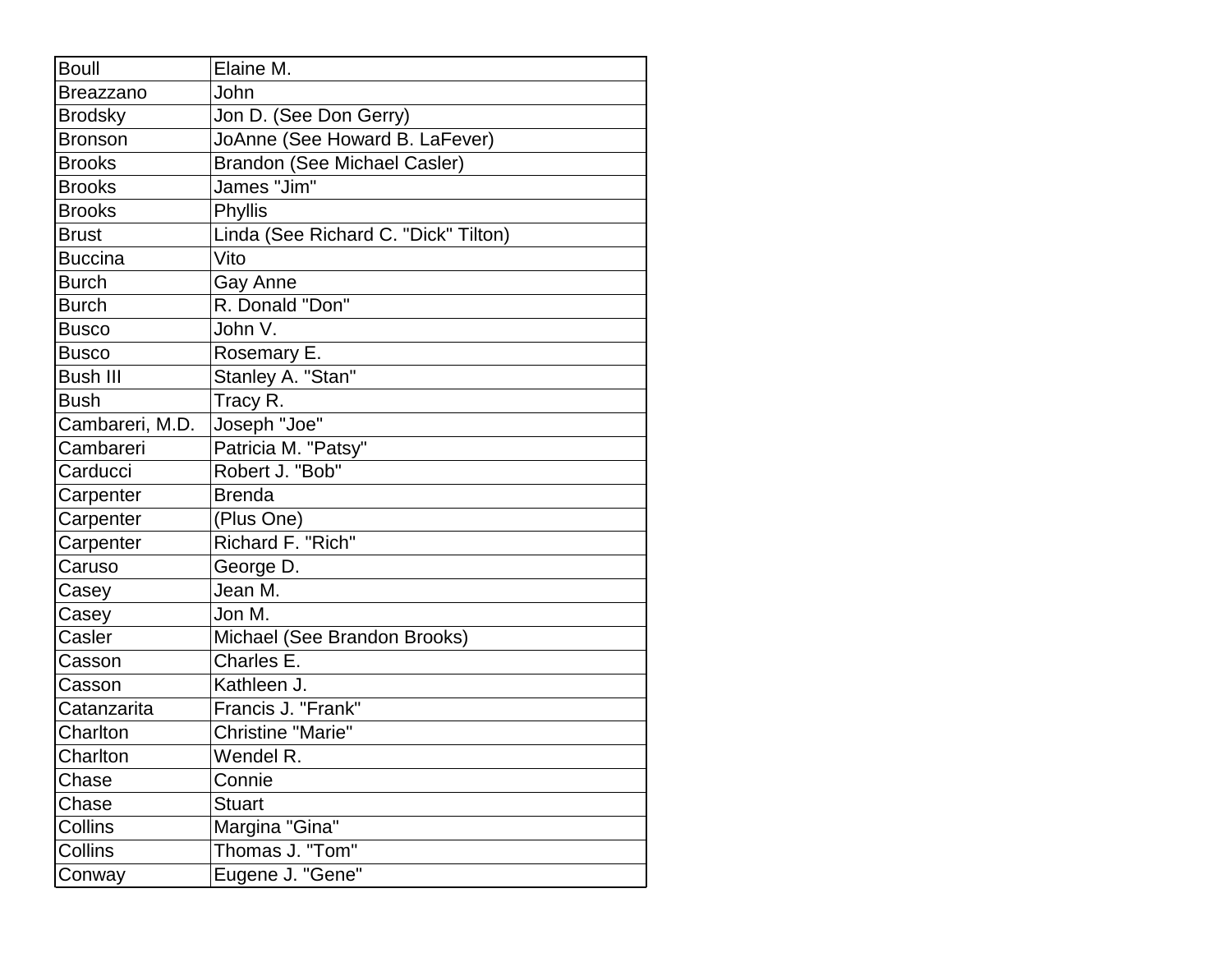| Cook            | Emily (See James R. "Jim" Crannell) |
|-----------------|-------------------------------------|
| Cook            | Kevin M.                            |
| Cook            | Mary-Ann                            |
| Coon            | Patty                               |
| Coon            | Tom                                 |
| Crannell        | James R. "Jim" (See Emily Cook)     |
| Craver          | Patricia A. "Pat"                   |
| Craver          | Robert J. "Bob"                     |
| Crawford        | Carl J.                             |
| Crawford        | Jesse                               |
| Dahlin          | Patrick B. "Britt"                  |
| Dahlin          | Patty                               |
| Dalessandro     | Joan (See Ronald F. "Ron" Blakley)  |
| Damianopoulos   | Dimitri (See Joan L. Warner)        |
| <b>DeFrees</b>  | Harold J. "Hal"                     |
| <b>DeFrees</b>  | Linda                               |
| Delluomo        | Daniel S. "Dan"                     |
| Delluomo        | Judith A. "Judy"                    |
| <b>Delulio</b>  | Mark J.                             |
| Delulio         | Sandra E. "Sandie"                  |
| <b>DiFlorio</b> | Daniel A. "Dan"                     |
| <b>DiFlorio</b> | Douglas J. "Doug"                   |
| <b>DiFlorio</b> | Francesca "Fran"                    |
| <b>Dominick</b> | Chuck                               |
| Donohue         | Sean                                |
| Dunham          | Michelle                            |
| Dunham          | Tom                                 |
| <b>Eckert</b>   | Patricia A. "Pat"                   |
| Eckert          | Ronald J. "Ron"                     |
| Edmunds, Jr.    | Fred                                |
| Edmunds         | Nancy C.                            |
| <b>Edwards</b>  | Sharon (See Gregory M. "Greg" Uhlig |
| Egan            | James (See Lisa Truax)              |
| Elliott         | Dan                                 |
| Elliott         | Victoria                            |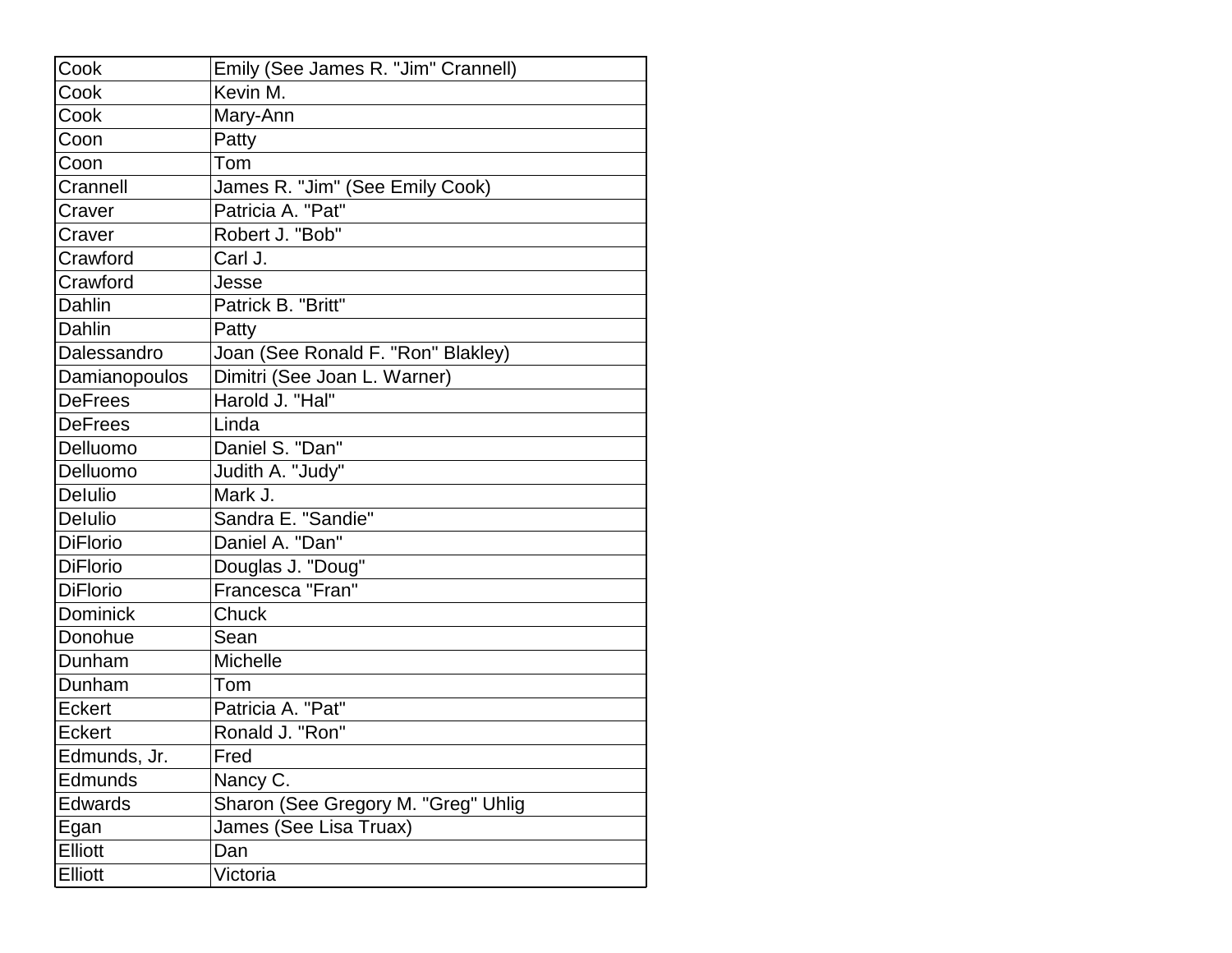| Georganne<br>Paul<br>Emper<br>James "Jim" (See Sandra Winkworth)<br>Barbara G. "Bobbi"<br>Michael A. "Mike"<br>Lisa (See Kenneth A. "Ken" Riester<br>Jacqueline "Jackie"<br>Robert "Bob"<br>David W. "Dave"<br>Kathleen A. "Kathy"<br>Richard (See Kathleen P. Keach)<br>Peter A.<br><b>Plus One</b><br>Gilbert "Gil"<br>Valerie "Val"<br>Tony<br>John F.<br>Dennis J. (See Julie Merola)<br>Deb (See Ray Gillen)<br>Gary F.<br>Mary Jane<br>Theodore S. "Ted"<br>Gallo<br>Shawn (See Jamie Keefe)<br>Michele A.<br>Richard W. "Rick"<br>Don (See Jon D. Brodsky)<br>Kathleen<br>Ghezzi<br>Ghezzi<br>Richard J.<br>Charles C. "Chuck"<br>Jacqueline "Jackie"<br>Giancola<br>Ray (See Deb Fratter)<br>Gillen<br>Clayton B. "Clay"<br>Glickert<br>Marlene J.<br>Glickert<br>Kevin E.<br>Godfrey<br>Vicki A. |         |  |
|-----------------------------------------------------------------------------------------------------------------------------------------------------------------------------------------------------------------------------------------------------------------------------------------------------------------------------------------------------------------------------------------------------------------------------------------------------------------------------------------------------------------------------------------------------------------------------------------------------------------------------------------------------------------------------------------------------------------------------------------------------------------------------------------------------------|---------|--|
| Ennis<br>Ergort<br>Ergort<br>Evaneski<br>Feak<br>Feak<br>Felton<br>Felton<br>Ferguson<br>Ferretti<br>Ferretti<br>Findlay<br>Findlay<br>Finizio<br>Finn<br>Flynn<br>Fratter<br>Frost<br>Frost<br>Furtch<br>Garlic<br><b>Garlic II</b><br>Gerry<br>Giancola                                                                                                                                                                                                                                                                                                                                                                                                                                                                                                                                                 | Emper   |  |
|                                                                                                                                                                                                                                                                                                                                                                                                                                                                                                                                                                                                                                                                                                                                                                                                           |         |  |
|                                                                                                                                                                                                                                                                                                                                                                                                                                                                                                                                                                                                                                                                                                                                                                                                           |         |  |
|                                                                                                                                                                                                                                                                                                                                                                                                                                                                                                                                                                                                                                                                                                                                                                                                           |         |  |
|                                                                                                                                                                                                                                                                                                                                                                                                                                                                                                                                                                                                                                                                                                                                                                                                           |         |  |
|                                                                                                                                                                                                                                                                                                                                                                                                                                                                                                                                                                                                                                                                                                                                                                                                           |         |  |
|                                                                                                                                                                                                                                                                                                                                                                                                                                                                                                                                                                                                                                                                                                                                                                                                           |         |  |
|                                                                                                                                                                                                                                                                                                                                                                                                                                                                                                                                                                                                                                                                                                                                                                                                           |         |  |
|                                                                                                                                                                                                                                                                                                                                                                                                                                                                                                                                                                                                                                                                                                                                                                                                           |         |  |
|                                                                                                                                                                                                                                                                                                                                                                                                                                                                                                                                                                                                                                                                                                                                                                                                           |         |  |
|                                                                                                                                                                                                                                                                                                                                                                                                                                                                                                                                                                                                                                                                                                                                                                                                           |         |  |
|                                                                                                                                                                                                                                                                                                                                                                                                                                                                                                                                                                                                                                                                                                                                                                                                           |         |  |
|                                                                                                                                                                                                                                                                                                                                                                                                                                                                                                                                                                                                                                                                                                                                                                                                           |         |  |
|                                                                                                                                                                                                                                                                                                                                                                                                                                                                                                                                                                                                                                                                                                                                                                                                           |         |  |
|                                                                                                                                                                                                                                                                                                                                                                                                                                                                                                                                                                                                                                                                                                                                                                                                           |         |  |
|                                                                                                                                                                                                                                                                                                                                                                                                                                                                                                                                                                                                                                                                                                                                                                                                           |         |  |
|                                                                                                                                                                                                                                                                                                                                                                                                                                                                                                                                                                                                                                                                                                                                                                                                           |         |  |
|                                                                                                                                                                                                                                                                                                                                                                                                                                                                                                                                                                                                                                                                                                                                                                                                           |         |  |
|                                                                                                                                                                                                                                                                                                                                                                                                                                                                                                                                                                                                                                                                                                                                                                                                           |         |  |
|                                                                                                                                                                                                                                                                                                                                                                                                                                                                                                                                                                                                                                                                                                                                                                                                           |         |  |
|                                                                                                                                                                                                                                                                                                                                                                                                                                                                                                                                                                                                                                                                                                                                                                                                           |         |  |
|                                                                                                                                                                                                                                                                                                                                                                                                                                                                                                                                                                                                                                                                                                                                                                                                           |         |  |
|                                                                                                                                                                                                                                                                                                                                                                                                                                                                                                                                                                                                                                                                                                                                                                                                           |         |  |
|                                                                                                                                                                                                                                                                                                                                                                                                                                                                                                                                                                                                                                                                                                                                                                                                           |         |  |
|                                                                                                                                                                                                                                                                                                                                                                                                                                                                                                                                                                                                                                                                                                                                                                                                           |         |  |
|                                                                                                                                                                                                                                                                                                                                                                                                                                                                                                                                                                                                                                                                                                                                                                                                           |         |  |
|                                                                                                                                                                                                                                                                                                                                                                                                                                                                                                                                                                                                                                                                                                                                                                                                           |         |  |
|                                                                                                                                                                                                                                                                                                                                                                                                                                                                                                                                                                                                                                                                                                                                                                                                           |         |  |
|                                                                                                                                                                                                                                                                                                                                                                                                                                                                                                                                                                                                                                                                                                                                                                                                           |         |  |
|                                                                                                                                                                                                                                                                                                                                                                                                                                                                                                                                                                                                                                                                                                                                                                                                           |         |  |
|                                                                                                                                                                                                                                                                                                                                                                                                                                                                                                                                                                                                                                                                                                                                                                                                           |         |  |
|                                                                                                                                                                                                                                                                                                                                                                                                                                                                                                                                                                                                                                                                                                                                                                                                           |         |  |
|                                                                                                                                                                                                                                                                                                                                                                                                                                                                                                                                                                                                                                                                                                                                                                                                           |         |  |
|                                                                                                                                                                                                                                                                                                                                                                                                                                                                                                                                                                                                                                                                                                                                                                                                           |         |  |
|                                                                                                                                                                                                                                                                                                                                                                                                                                                                                                                                                                                                                                                                                                                                                                                                           | Godfrey |  |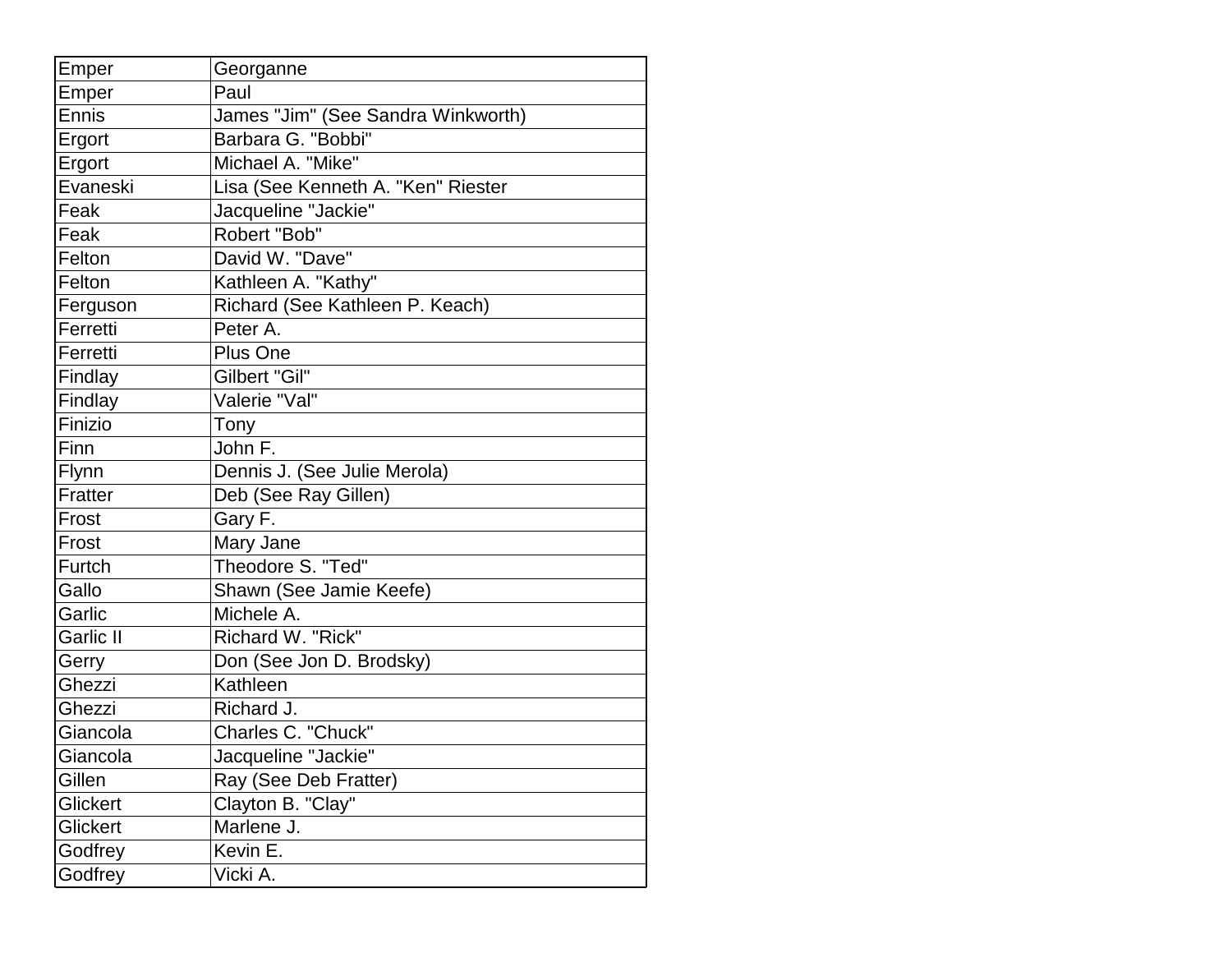| Godlewski     | Joseph R. "Joe"             |
|---------------|-----------------------------|
| Godlewski     | Lori J.                     |
| Gondek        | Donald J. "Don"             |
| Gondek        | <b>Marie Carole</b>         |
| Gonroff       | Gregory S.                  |
| Goode         | Barbara W. "Barb"           |
| Goode, Jr.    | William F. "Bill"           |
| Grace         | Brian F.                    |
| Grace         | Marie                       |
| Gray          | John "Luther"               |
| Gray          | (Plus One)                  |
| Griep         | Jason                       |
| Guidera       | Gary J.                     |
| Guidera       | Rosanne M.                  |
| Hafner        | Gary                        |
| Hamilton      | Kevin                       |
| Hamilton      | Michelle                    |
| Hamister      | Lynn N.                     |
| Hamister      | Robert A.                   |
| Hansen        | Karmin                      |
| Hansen        | Thomas "Tom"                |
| Hart          | Charles "Charlie"           |
| Hart          | (Plus One)                  |
| Hart          | Linda                       |
| Hart          | Ronald R.                   |
| Hartpence     | Dave                        |
| Hartpence     | Kathleeen                   |
| Harvey        | Kay                         |
| Harvey        | Perry A.                    |
| Hathaway, Jr. | Clarence (See Valerie Hill) |
| Hayes         | Howard C. "Chuck"           |
| Hayes         | Kimberly "Kim"              |
| Hayes         | Robert J. "Bob"             |
| Hayes         | Susan C. "Sue"              |
| Haynes        | <b>Molly</b>                |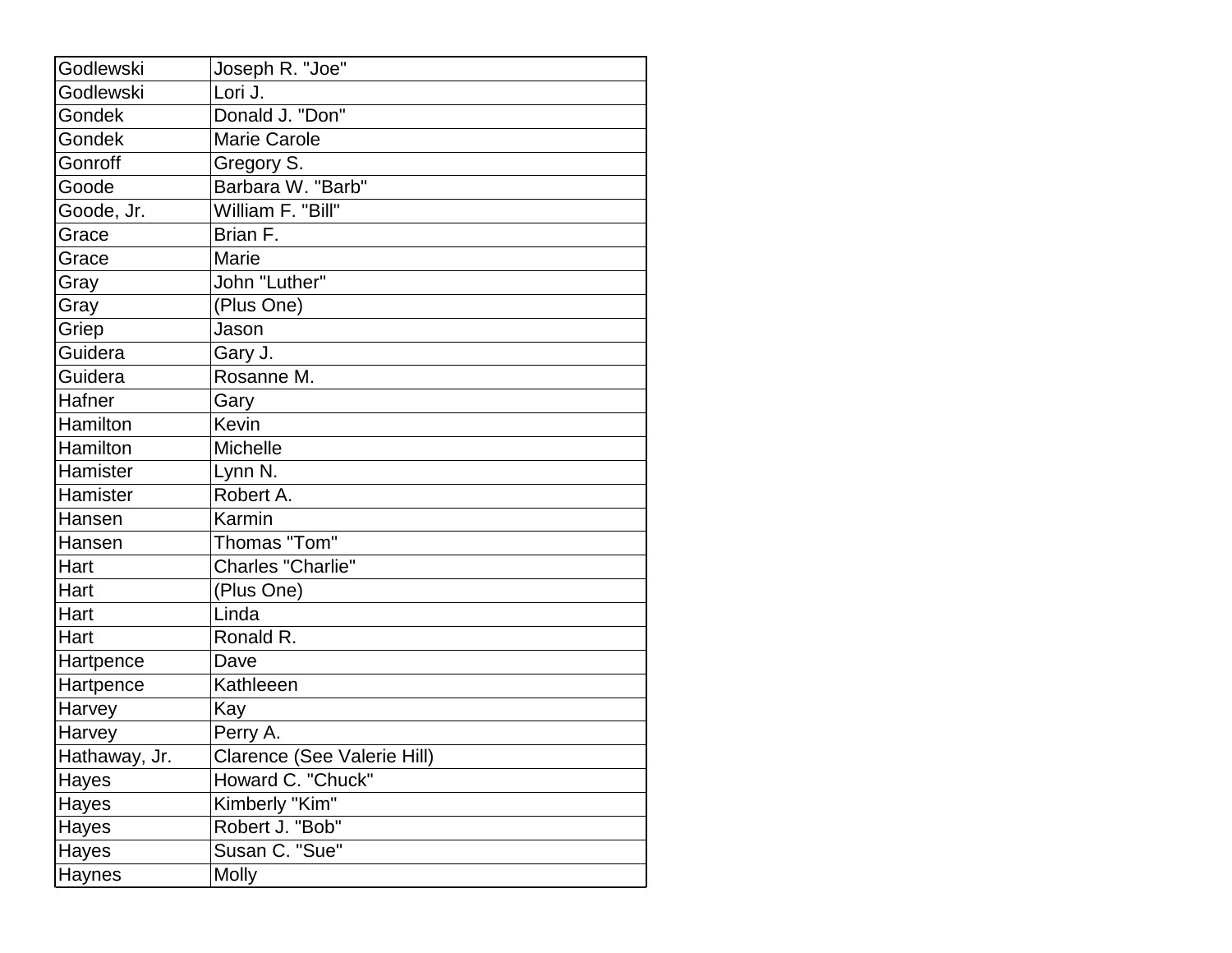| Haynes         | <b>Russell "Russ"</b>                         |
|----------------|-----------------------------------------------|
| Heine          | Frank M.                                      |
| Heine          | Wendy R.                                      |
| Henebry        | Elizabeth R. "Beth"                           |
| Henebry        | Joel A.                                       |
| Henson         | Sonja (See Kristopher M. "Kris" Anderson)     |
| Higgins        | Mary Lou                                      |
| <b>Higgins</b> | Tom                                           |
| Hill           | Camille                                       |
| Hill           | Mark A.                                       |
| Hill           | Valerie (See Clarence Hathaway, Jr.)          |
| Hintz          | David C. "Dave" (See Kathryn S. "Kathy" Pepe) |
| Hopsicker      | Glenn W.                                      |
| <b>Hughes</b>  | Randie L.                                     |
| <b>Hughes</b>  | Steven J. "Steve"                             |
| <b>Hulbert</b> | Gregory G. "Greg"                             |
| Janowski       | Norma                                         |
| Janowski       | <b>Rick</b>                                   |
| Jenkins        | Lynda                                         |
| Jenkins        | Victor L.                                     |
| Johnston       | Alan                                          |
| Jones          | Cindy                                         |
| Jones          | Warren                                        |
| Justice        | <b>Brenda</b>                                 |
| Justice        | Mark                                          |
| Kadtke         | Pia (See John Baker)                          |
| Keach          | Kathleen P. (See Richard Ferguson)            |
| Keefe          | Jamie (See Shawn Gallo)                       |
| Kim            | Aleksandra "Sasha"                            |
| Kim            | Dmitriy                                       |
| <b>Kirk</b>    | Thomas A.                                     |
| Koester        | Eric                                          |
| Koester        | Kaylee                                        |
| Kohler         | Timothy J. "TJ"                               |
| Ladouceur      | Michael                                       |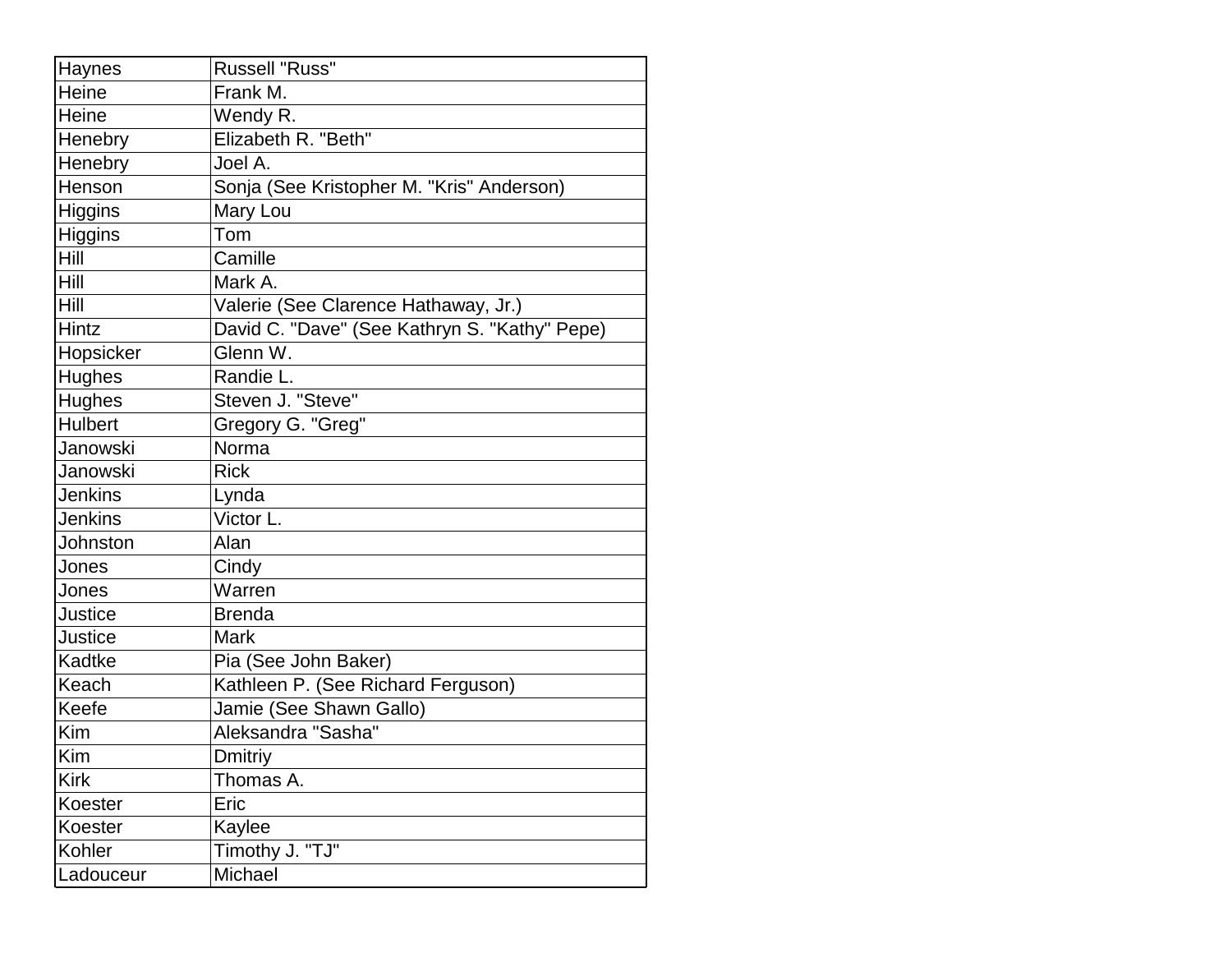| LaFever        | Howard B. (See JoAnne Bronson) |  |
|----------------|--------------------------------|--|
| LaFever        | Lyndé R. (See Michelle Perry)  |  |
| Lamica         | <b>Scott</b>                   |  |
| Lapidus        | David S.                       |  |
| Lapidus        | Pamela "Pam"                   |  |
| Lavin          | Jan A.                         |  |
| Lavin          | Kurt R.                        |  |
| Lavin          | Pamela J.                      |  |
| Durbin-Lavin   | Marilyn                        |  |
| Lazzaro        | Cynthia K.                     |  |
| Lazzaro        | Thomas F.                      |  |
| Leffingwell    | David                          |  |
| Leffingwell    | <b>Nicole</b>                  |  |
| Leibl          | Michael "Mike"                 |  |
| Leibl          | (Plus One)                     |  |
| Lemp           | Christy                        |  |
| Lemp           | Don                            |  |
| Lott           | Sharyn                         |  |
| Lott           | Tom                            |  |
| Loughlin       | Brian R.                       |  |
| Luteran        | Edward R.                      |  |
| Lyman          | Jeffrey "Jeff"                 |  |
| Lyman          | Tracy                          |  |
| <b>Mack</b>    | Joe (See Kimberly Osborne)     |  |
| Malfitano      | Jeanette                       |  |
| Malfitano      | Marc A.                        |  |
| Marafino       | Michael                        |  |
| Marafino       | Sandra L.                      |  |
| Marczewski     | Eileen                         |  |
| Marczewski     | Paul                           |  |
| Markusz        | <b>Bridget</b>                 |  |
| <b>Markusz</b> | Daniel J. "Dan"                |  |
| <b>Martin</b>  | Marsha                         |  |
| Martin         | Randy P.                       |  |
| Martinez       | Matthew M.                     |  |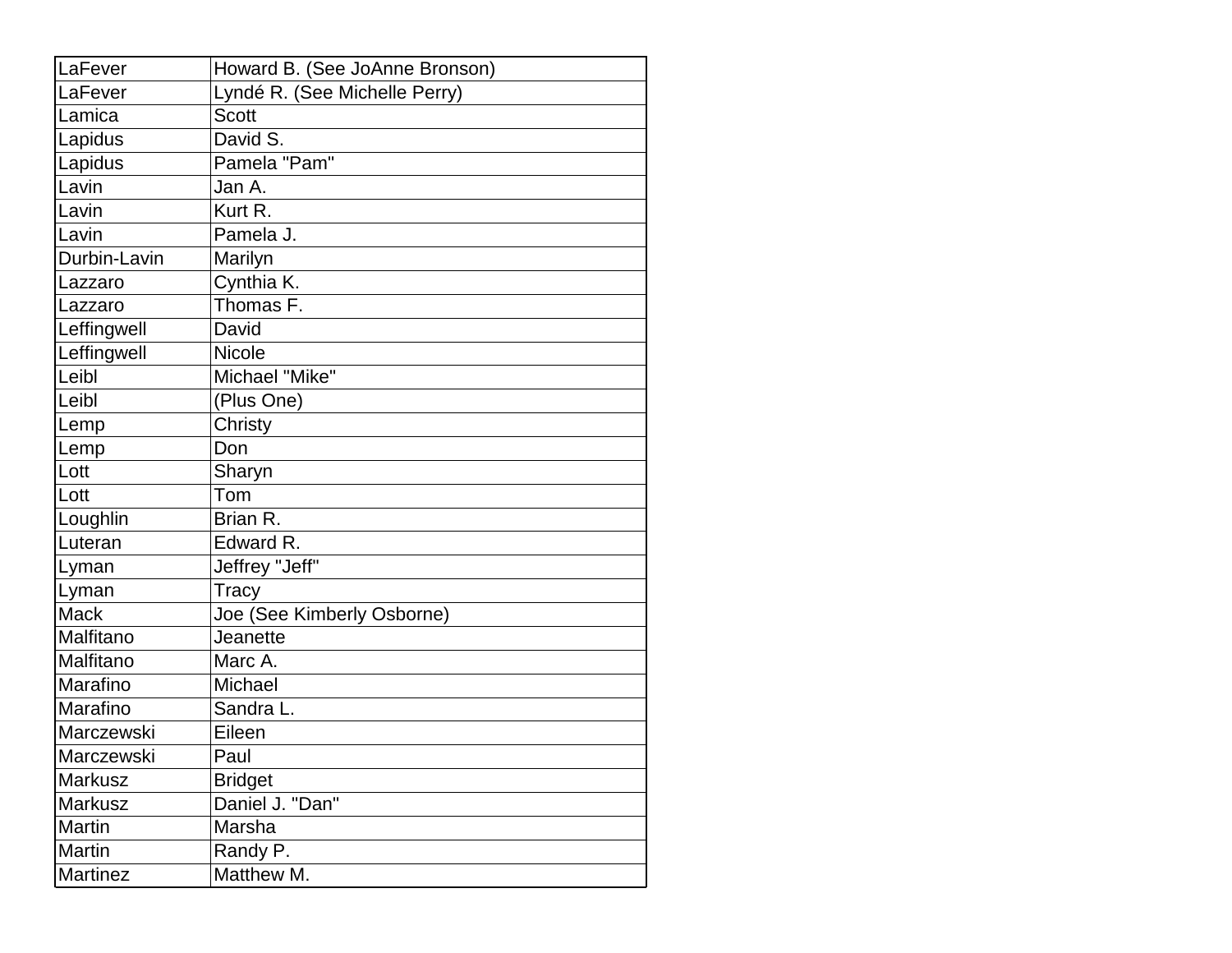| Mason              | Dena M.                     |
|--------------------|-----------------------------|
| Mason              | Gary L.                     |
| Mastrocola         | Robin R.                    |
| Mastrocola         | Ronald                      |
| Maus               | Elizabeth A. "Betty Ann"    |
| Maus               | Richard A. "Richie"         |
| May                | Gregory H.                  |
| <b>McCarthy</b>    | Giovanna "Gio"              |
| <b>McCarthy</b>    | John P.                     |
| <b>McGovern</b>    | Nancy C.                    |
| McGovern           | Robert P. "Bob"             |
| <b>McKenney</b>    | Barbara J.                  |
| <b>McKenney</b>    | Daniel J.                   |
| Meany              | Brian J.                    |
| Meany              | Elizabeth A. "Beth"         |
| Meili              | Cyntheia C. "Cindy"         |
| Meili              | John D.                     |
| Menzel             | Kathleen "Kathy"            |
| Menzel             | William "Bill"              |
| Merola             | Julie (See Dennis J. Flynn) |
| <b>Mewhorter</b>   | Jeffrey B. "Jeff"           |
| <b>Mewhorter</b>   | Julie A.                    |
| Mider              | <b>Michele</b>              |
| Mokay              | Alan R. "Al"                |
| Morgese            | Anthony                     |
| <b>Moses</b>       | Janis H.                    |
| <b>Moses</b>       | John D.                     |
| <b>Musselwhite</b> | Catherine R. "Cathy"        |
| <b>Musselwhite</b> | James D. "Dan"              |
| Nadelen            | <b>Steve</b>                |
| Nash               | Alleister                   |
| Newman             | Donna                       |
| Newman             | Kevin M.                    |
| Newton             | Edward W. "Ed"              |
| <b>Nicita</b>      | Carl                        |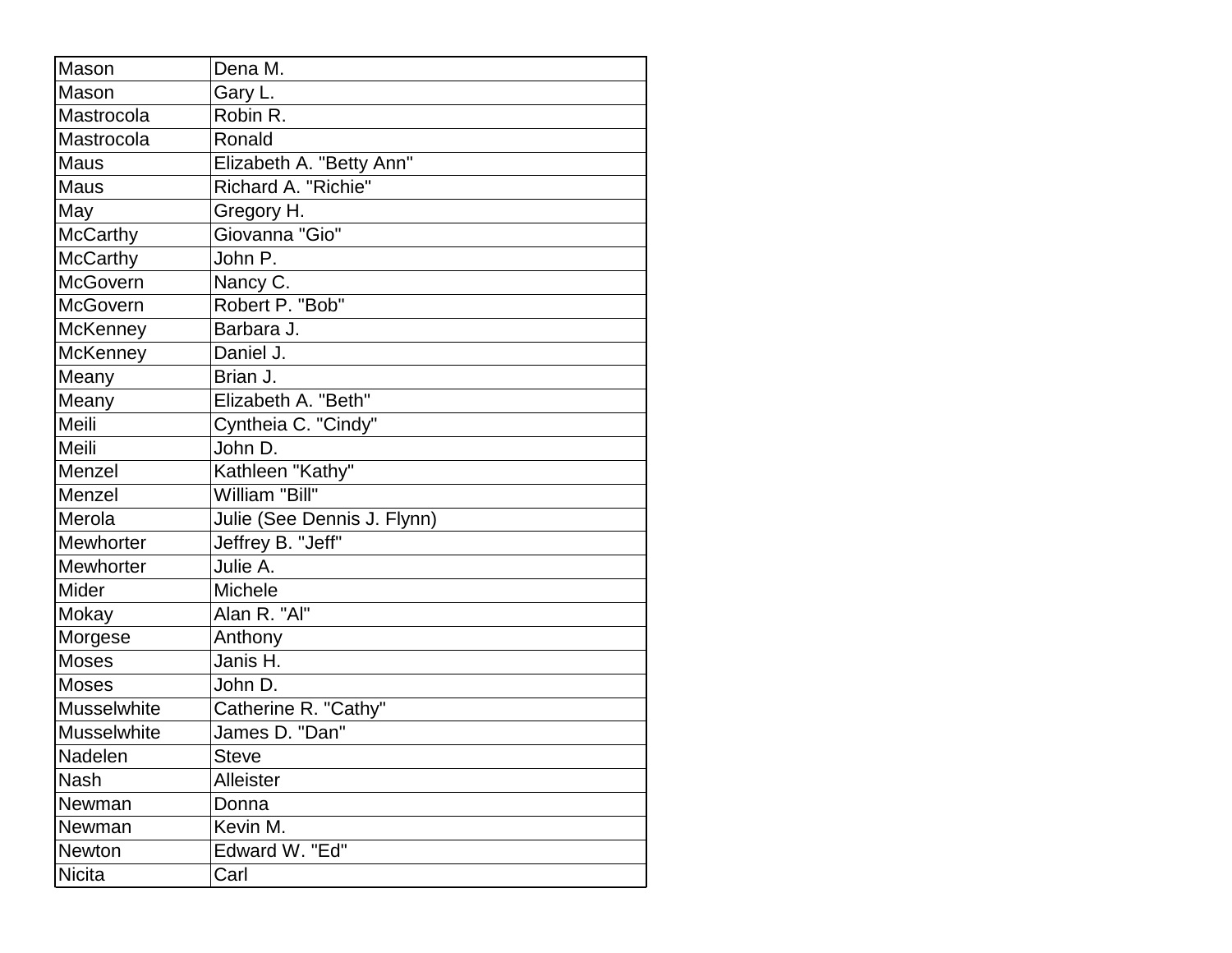| Nickerson       | Judith A. "Judy"                               |
|-----------------|------------------------------------------------|
| Nickerson       | Willard F. "Chip"                              |
| Nowicki         | James M.                                       |
| <b>Oastler</b>  | Bradley W. "Brad"                              |
| <b>Oastler</b>  | Emily                                          |
| Offenburg       | Christine "Tina"                               |
| Offenburg       | George                                         |
| O'Hara          | Julie                                          |
| O'Hara          | Kelly                                          |
| Orlando         | Lena Rose                                      |
| Orlando, Sr.    | Stephen P.                                     |
| Ormsby          | Zakary "Zak"                                   |
| Ormsby          | (Plus One)                                     |
| Osborne         | Kimberly (See Joe Mack)                        |
| Osmun           | Marc J.                                        |
| Osmun           | Tammie                                         |
| Paliotta        | James M. "Jim"                                 |
| Paliotta        | Rebecca J. "Becky"                             |
| Pampinella      | James "Jim"                                    |
| Pampinella      | Marie Leone                                    |
| Patterson       | Jaclyn L.                                      |
| Patterson       | (Plus One)                                     |
| Pavente         | Lynette A.                                     |
| Pavente         | Thomas F.                                      |
| Pavone          | Joseph A.                                      |
| Peets           | Marabeth                                       |
| Peets           | Timothy J.                                     |
| Peluso          | Joseph V. (See Shirley Vogt)                   |
| Pepe            | Kathryn S. "Kathy" (See David C. "Dave" Hintz) |
| Perry           | Michelle (See Lyndé R. LaFever)                |
| Peterson, Jr.   | Frank                                          |
| Peterson        | Martha "Marty"                                 |
| <b>Phillips</b> | Frank                                          |
| <b>Pipines</b>  | James T. "Jim"                                 |
| Pipines         | Jennifer "Jen"                                 |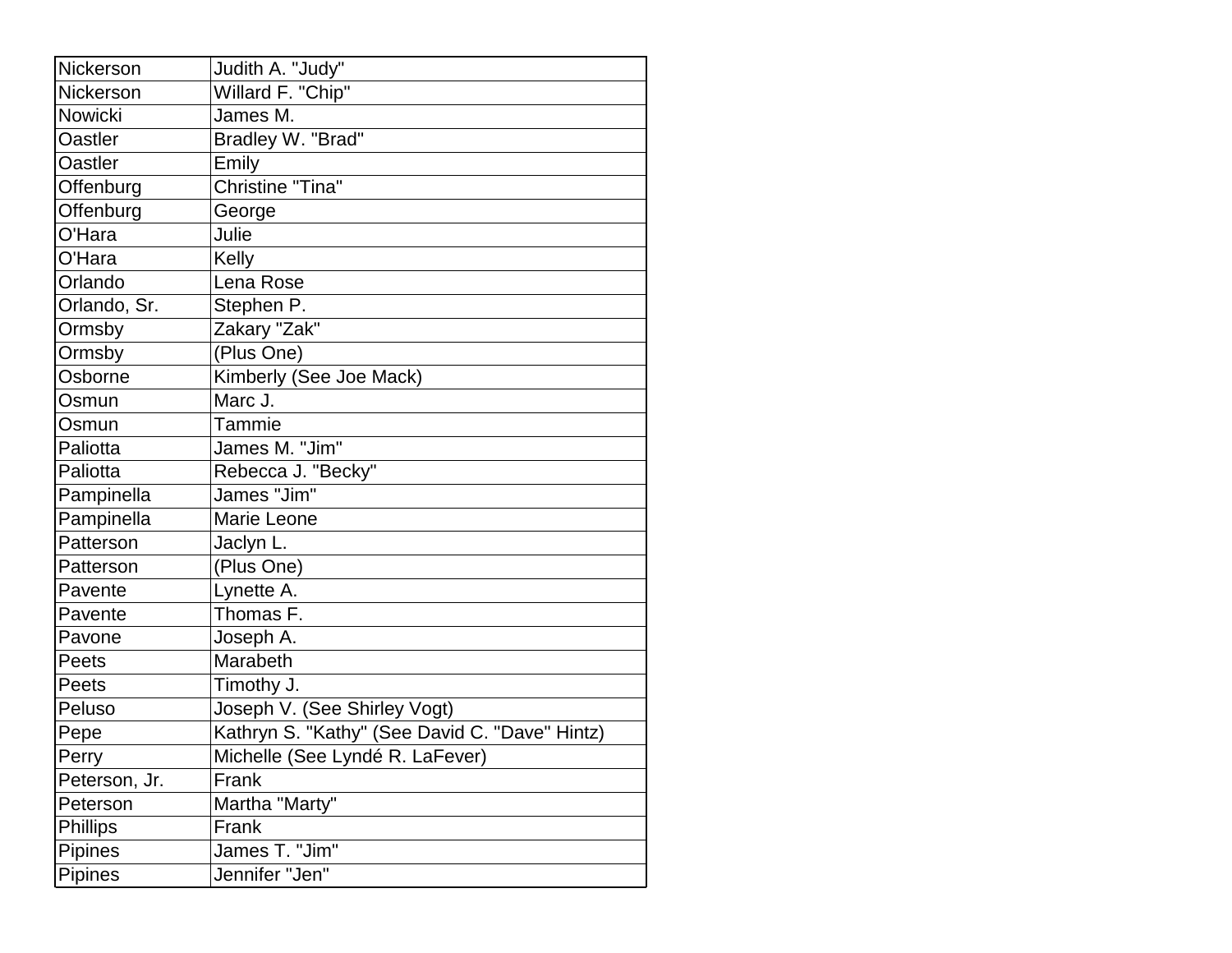| Pouliot        | John C.                                  |
|----------------|------------------------------------------|
| Pouliot        | Julie                                    |
| Power          | Steve (See Lindalee Sawyer)              |
| Prahl          | Joel M.                                  |
| Quick          | Diane D.                                 |
| Quick          | James A. "Jim"                           |
| Rall           | <b>Debbie</b>                            |
| Rall           | John                                     |
| Ramont         | Jane                                     |
| Ramont         | Michael "Mike"                           |
| Rauch          | James "Jim"                              |
| Rauch          | Mary                                     |
| Rawls          | Donald R. "Don"                          |
| Rawls          | Olga L.                                  |
| Reeves         | David B. "Dave"                          |
| Reynolds       | Brenda P.                                |
| Reynolds       | Nathan D.                                |
| Reeves         | Luana G.                                 |
| <b>Riester</b> | Kenneth A. "Ken" (See Lisa Evaneski)     |
| Rinefierd      | Kathy                                    |
| Rinefierd      | Richard "Rick"                           |
| <b>Rivette</b> | Francis R. "Ric"                         |
| <b>Roberts</b> | Karen                                    |
| <b>Roberts</b> | Michael                                  |
| Roe            | James A. "Jim"                           |
| Rose           | Greg                                     |
| Rose           | LouAnn                                   |
| Ross           | Ronald C.                                |
| Salanger       | Richard F.                               |
| Santana        | Freddy                                   |
| Santana        | (Plus One)                               |
| Santore        | Jane M. (See Raymond E. "Ray" Vivlemore) |
| Sattler        | Larry E.                                 |
| Sattler        | Sharon E.                                |
| Sauer          | Darliene F.                              |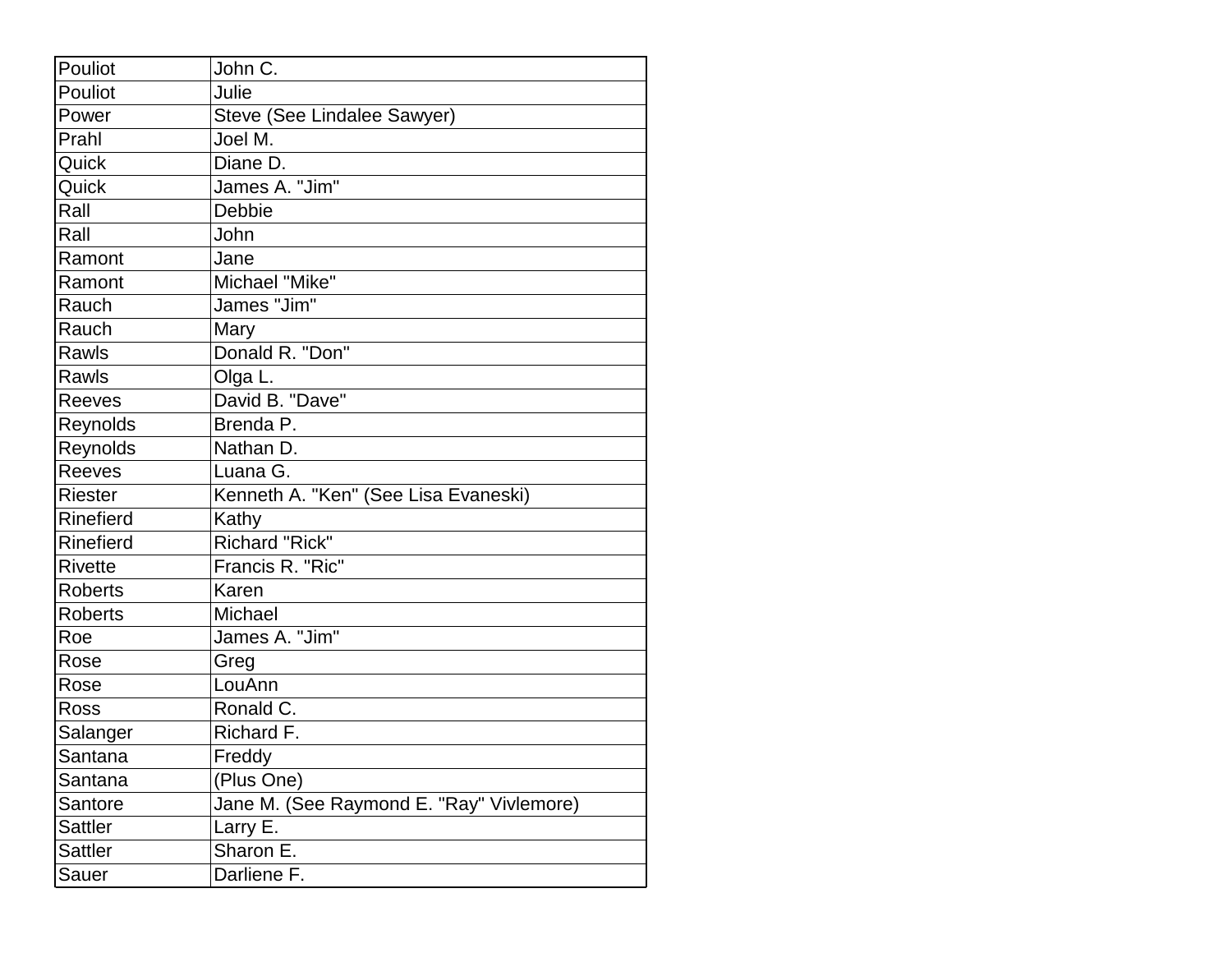| Sauer           | David R. "Dave"            |
|-----------------|----------------------------|
| Sawyer          | Leo J.                     |
| Sawyer          | Lindalee (See Steve Power) |
| <b>Schaal</b>   | Scott E.                   |
| <b>Schirtz</b>  | Daniel S.                  |
| Schwalm         | David "Dave"               |
| Scofield        | Arthur "Art"               |
| Scofield        | <b>Brian</b>               |
| Scofield        | Elizabeth "Betty"          |
| Sellon          | Daniel J. "Dan"            |
| Sellon          | Donald                     |
| Sellon          | Tina                       |
| <b>Shattell</b> | Frederick "Fred"           |
| Shattell        | Rose Anne                  |
| Shaughnessy     | Joanne M.                  |
| Shaughnessy     | Richard G. "Rick"          |
| Shaughnessy     | Thomas J. "Tom"            |
| Sherman         | Frederick J. "Fred"        |
| <b>Simpkins</b> | <b>Barbara</b>             |
| Simpkins, Jr.   | King O.                    |
| <b>Siver</b>    | Kathleen B. "Kathy"        |
| <b>Siver</b>    | Wayne T.                   |
| Slater          | Carl L.                    |
| Smith           | Barbara "Barb"             |
| Smith           | Jeffrey C.                 |
| Smith           | Jon                        |
| Smith           | Mary S.                    |
| Smithler        | Ed                         |
| <b>Smithler</b> | Stephanie                  |
| Sneed           | Hodges                     |
| Sneed           | (Plus One)                 |
| Soulier         | Daniel L. "Dan"            |
| <b>Steele</b>   | Austin                     |
| <b>Steele</b>   | Pamela                     |
| Stefanco        | Frances "Fran"             |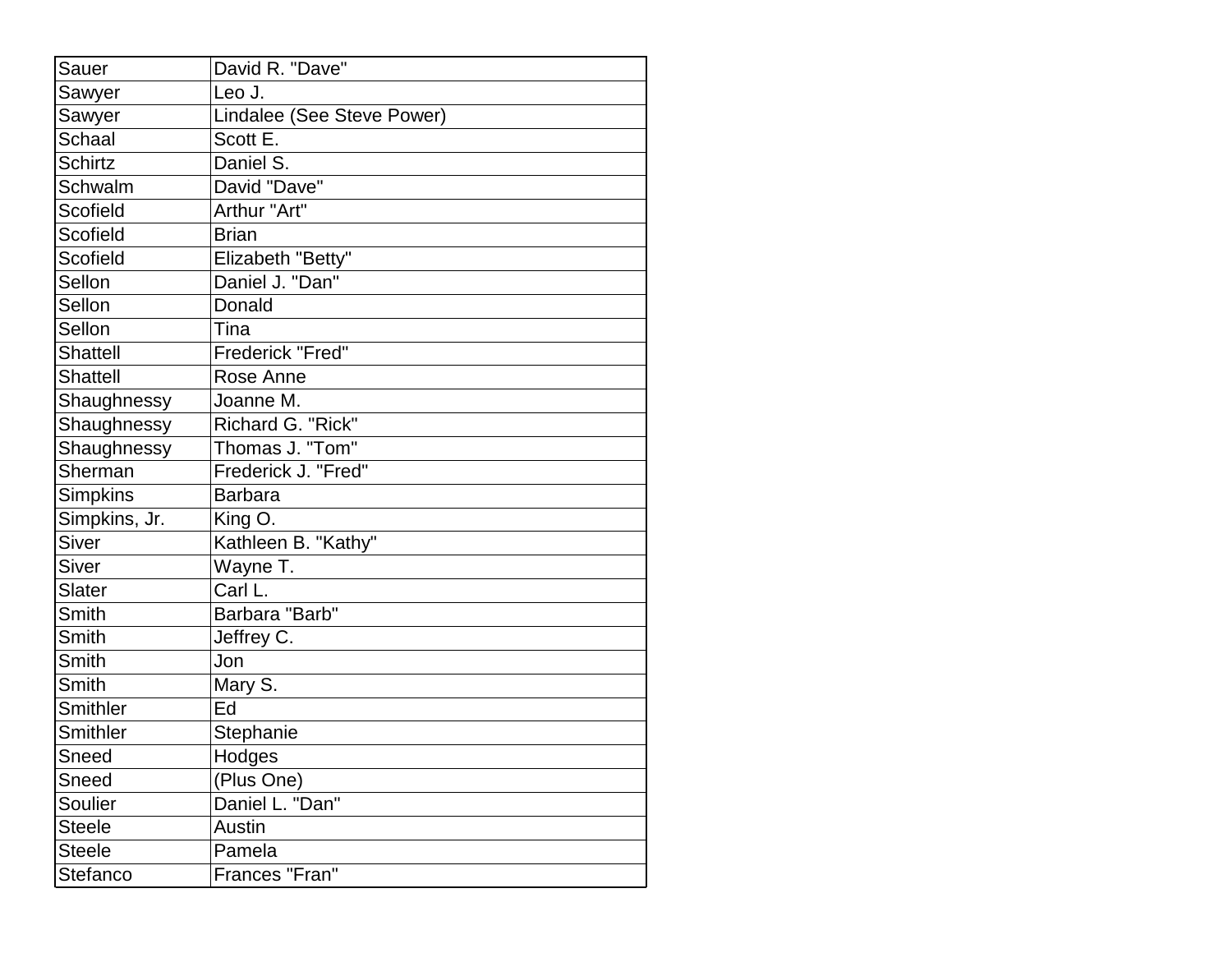| Stefanco       | Scott E.                               |
|----------------|----------------------------------------|
| <b>Stepien</b> | John K.                                |
| <b>Suits</b>   | Deanne                                 |
| <b>Suits</b>   | Ken                                    |
| Taber          | Barbara J. "Barb"                      |
| Taber          | Michael E. "Mike"                      |
| <b>Thomas</b>  | April G.                               |
| Thomas         | Christine M. "Chris"                   |
| <b>Thomas</b>  | James G. "Jim"                         |
| <b>Thomas</b>  | Martin J. "Marty"                      |
| Tilton         | Richard C. "Dick" (See Linda Brust)    |
| Todd           | Donald L. "Don"                        |
| Todd           | Sheila M.                              |
| Toomey         | Allen J. "Al"                          |
| Tripodi        | Susan "Sue" (See Edward N. Agrasto)    |
| <b>Truax</b>   | Lisa (See James Egan)                  |
| <b>Truax</b>   | Patricia "Pat"                         |
| Truax          | Sheldon "Shel"                         |
| Tubolino       | David M.                               |
| Tubolino       | Marie K.                               |
| Uhlig          | Gregory M. "Greg" (See Sharon Edwards) |
| <b>Vibbert</b> | Dale                                   |
| <b>Vibbert</b> | (Plus One)                             |
| Vivlemore, Jr. | Raymond E. "Ray" (See Jane M. Santore) |
| Vogler         | <b>Delores</b>                         |
| Vogler         | John W. "Jack"                         |
| Vogt           | Shirley (See Joseph V. Peluso)         |
| Vowles         | Richard H. "Rich"                      |
| Vowles         | Sharon                                 |
| Walters        | Martha "Marty"                         |
| Walters        | <b>Richard "Dick"</b>                  |
| Warner         | Joan L. (See Dimitri Damianopoulos)    |
| Weaver         | Deborah J. "Deb"                       |
| Weaver         | Franklin J. "Jim"                      |
| West           | Linda D.                               |